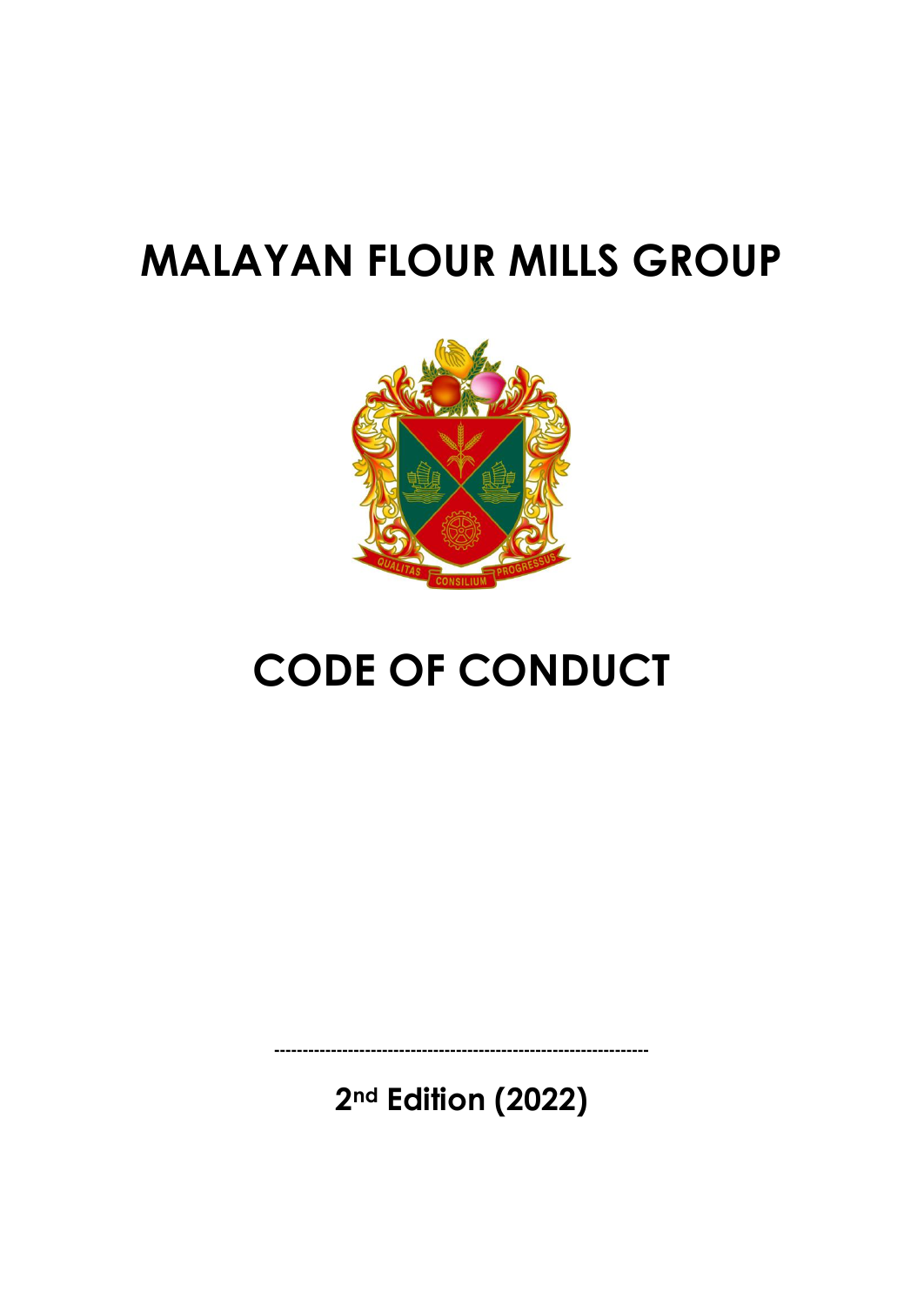#### **FOREWORD BY THE CHAIRMAN**

Dear Fellow Colleagues,

Since our inception in 1966, the Malayan Flour Mills (MFM) Group has reinvented itself in line with our core values to be quality driven, to be united as a strong team and be progressive through continuous improvement. We have seen the Group transforming from a family run enterprise to a professional regional conglomerate.

As we move forward with our 2<sup>nd</sup> phase of transformation, we aspire to instill the highest standards of professional and ethical conduct from all our employees. It is by conducting ourselves with integrity that helps us earn the trust and respect of the people we serve.

The Code of Conduct is a key element of our governance, risk management and compliance efforts. This Code is meant to remind all employees their obligations and commitment towards the Group in demonstrating the expected behaviour in their day-to-day dealings. We are counting on you to uphold our reputation and high standards by living the Code of Conduct to help achieve the highest possible standards across our businesses within the Group.

Together, let's make it happen. Thank you.

With best regards,

**Tun Arshad bin Ayub**  Chairman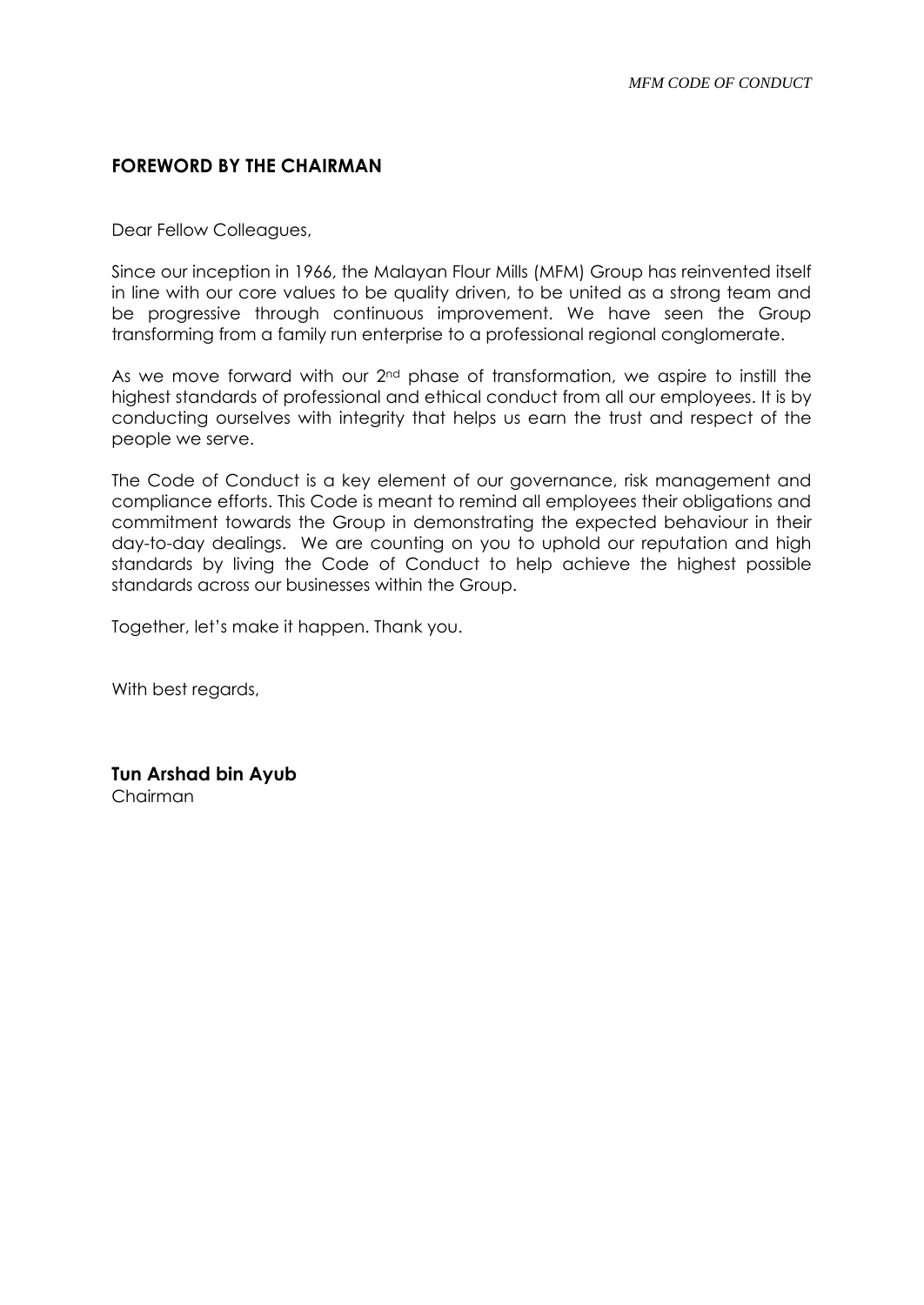**PAGE**

# **C O N T E N T S**

|                                                                              | <b>OBJECTIVE</b>                                                                                                                                                                                                                                                                                                                                                                                                                                                   |                                      |  |
|------------------------------------------------------------------------------|--------------------------------------------------------------------------------------------------------------------------------------------------------------------------------------------------------------------------------------------------------------------------------------------------------------------------------------------------------------------------------------------------------------------------------------------------------------------|--------------------------------------|--|
|                                                                              | <b>COVERAGE</b>                                                                                                                                                                                                                                                                                                                                                                                                                                                    |                                      |  |
| <b>COMPLIANCE</b>                                                            |                                                                                                                                                                                                                                                                                                                                                                                                                                                                    |                                      |  |
|                                                                              | CODE OF CONDUCT                                                                                                                                                                                                                                                                                                                                                                                                                                                    |                                      |  |
| $\mathbf{1}$ .<br>2.<br>3.<br>4.<br>5.<br>6.<br>7.<br>8.<br>9.<br>10.<br>11. | Demonstrating Commitment<br>Living Our Core Values<br>Avoiding Conflict of Interest<br>Preventing Bribery and Corruption<br>Practising Confidentiality and Data Protection<br>Communicating Externally and Internally<br><b>Protecting Company Assets and Resources</b><br>Giving Equal Opportunity, Non-Discrimination and Fair Employment<br>Ensuring Safety and The Environment<br>Prohibiting Insider Trading<br>Complying With Antitrust and Competition Laws | 3<br>4<br>4<br>5<br>5<br>5<br>6<br>6 |  |
| <b>CONCLUSION</b>                                                            |                                                                                                                                                                                                                                                                                                                                                                                                                                                                    |                                      |  |

### **APPENDICES**

| EMPLOYEE DECLARATION FORM (FOR EMPLOYER) | <b>ENCLOSED</b> |
|------------------------------------------|-----------------|
| EMPLOYEE DECLARATION FORM (FOR EMPLOYEE) | <b>ENCLOSED</b> |
| THE CONFLICT-OF-INTEREST DISCLOSURE FORM | <b>ENCLOSED</b> |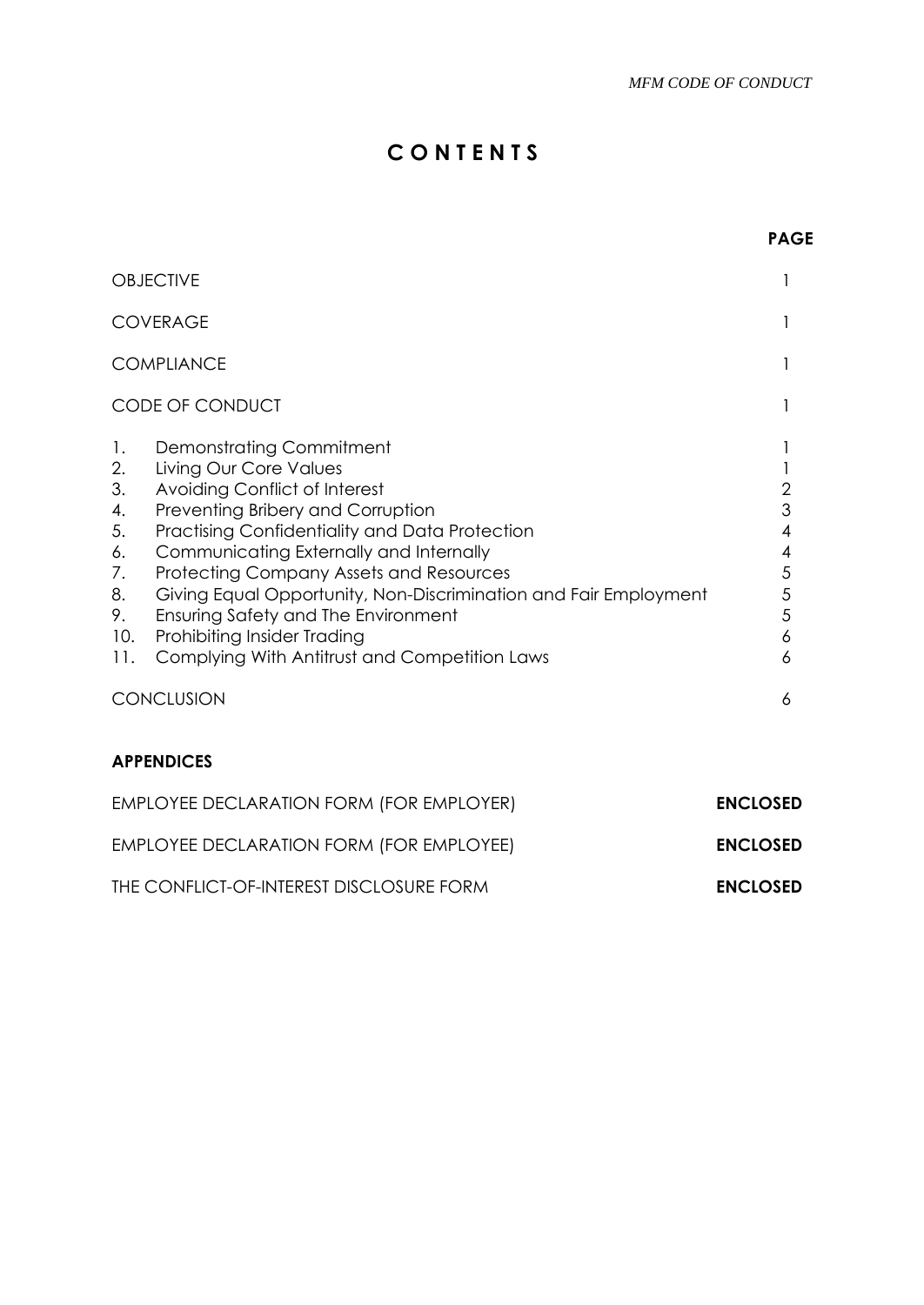#### **OBJECTIVE**

This Code of Conduct of Malayan Flour Mills Berhad ("MFM") and its subsidiaries (collectively referred to as "MFM Group" and individually referred to as "the Company") sets out the ethical standards to all directors and employees in their dealings with fellow colleagues, customers, shareholders, suppliers, competitors, the wider community and the environment.

#### **COVERAGE**

This policy is applicable to all directors and employees within the MFM Group.

#### **COMPLIANCE**

This policy is now in force across the MFM Group and all directors and employees must comply with it. Disciplinary action may be taken against employees who are found guilty for non-compliance of the Code.

#### **CODE OF CONDUCT**

This Code of Conduct contains the policies that relate to the ethical standards of conduct that all directors and employees are expected to comply with while carrying out their duties and responsibilities on behalf of MFM Group.

Every director and employee must display and behave in a manner which is consistent with the MFM's philosophy and core values. The following Code of Conduct must be adhered to at all times by every director and employee within the MFM Group:-

#### **1. Demonstrating Commitment**

All employees must display full commitment and loyalty towards the MFM Group and its mission. Every employee is expected to work as a team player to promote and advance the interests of MFM Group at all times. They are to behave and dressed professionally, and adhere to all policies, procedures, rules and regulations of MFM Group, whether expressed or implied, and consciously strive to deliver the Key Result Areas assigned by the Management to achieve MFM Group's objectives.

#### **2. Living Our Core Values**

All employees must live our core values of "Qualitas", "Consilium" and "Progressus".

Employees are expected to have a quality mindset in discharging their duties. This includes purchasing of raw material of consistent quality, meticulous care in production and making available to the public consistent quality products and services at reasonable prices.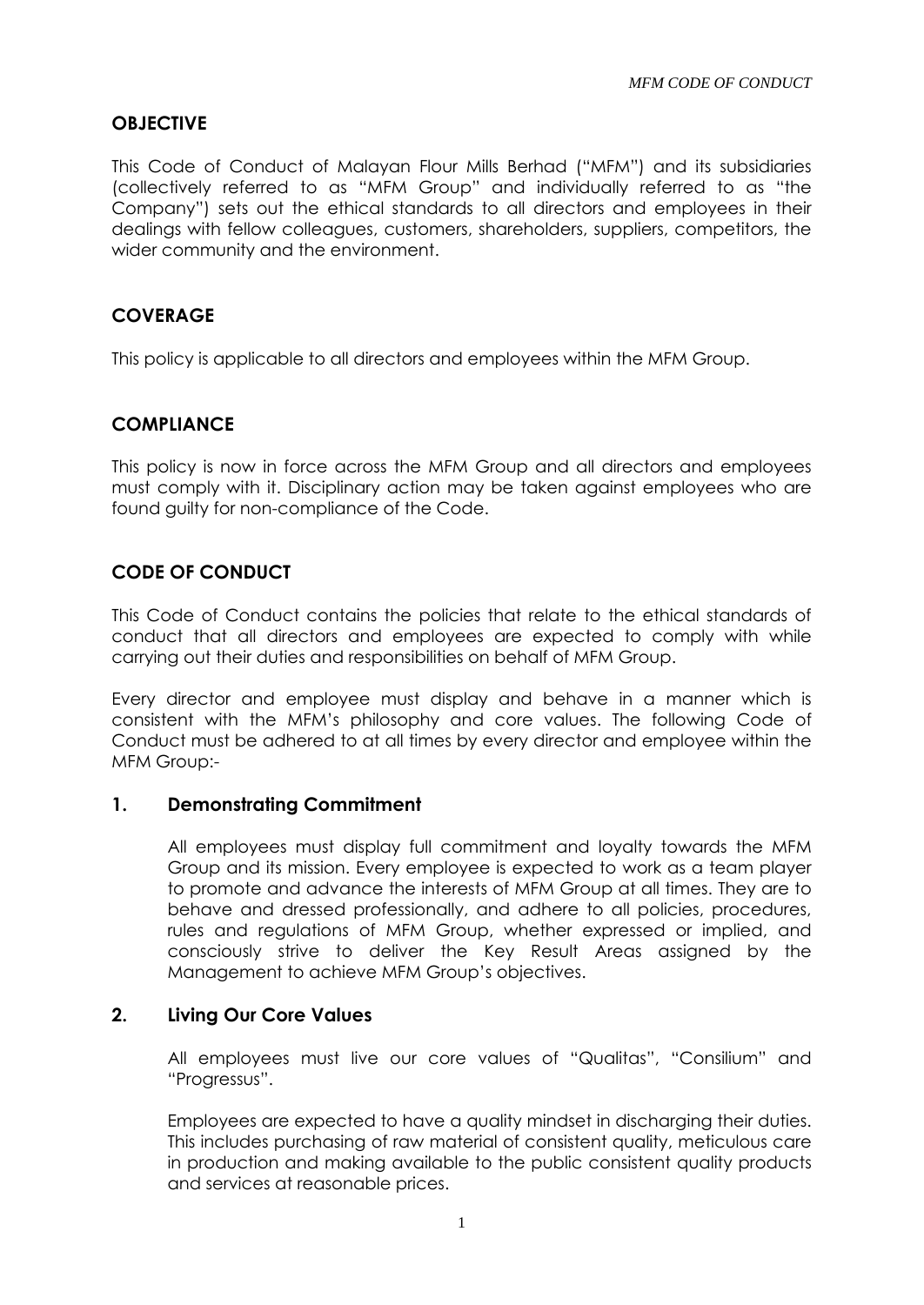The unity of employees and management is essential to a successful enterprise. Employees are expected to be a team player within the MFM Group and collaborate with each other for the betterment of MFM Group.

All employees are also expected to make continuous improvement in their work in order to maintain its competitive edge and contribute effectively to benefit MFM Group and society.

#### **3. Avoiding Conflict of Interest**

All directors and employees should avoid conflict of interests between themselves and the Company. A "conflict of interest" occurs when a person's private interest interferes in any way, or even appears to interfere, with the interests of the Company. A conflict situation can arise when the director or employee takes actions or has interests that may make it difficult to perform his or her work on behalf of the Company objectively and effectively.

Conflicts of interest may also arise when the director or employee, or members of their family, received improper personal benefits as a result of the director or employee's position in the Company.

Examples of conflicts of interest include but not limited to the following:-

- a) Working in any capacity (as a part time staff, consultant, etc.) for a competitor, customer or supplier while employed by the Company.
- b) Directly or indirectly owning or holding a substantial financial interest in a company which has material business dealings with the MFM Group or which engages in any significant field of activity engaged in by the Group.
- c) Accepting gifts, payments or services of significant value, sexual favours, excessive entertainments or recreational trips from our competitors, consultants, suppliers or customers, that is otherwise likely to be seen as inappropriate.
- d) Business trips that are sponsored by consultants, suppliers, customers, business partners, etc. must be justified to benefit the Company and to be approved by the Managing Director of MFM.
- e) Knowingly competing with the MFM Group's business, services or other interest.
- f) Passing business to family members or to a supplier or customers owned or managed by, or which employs, a family member or relative that have an influential role in the business, without the approval from the Managing Director of MFM.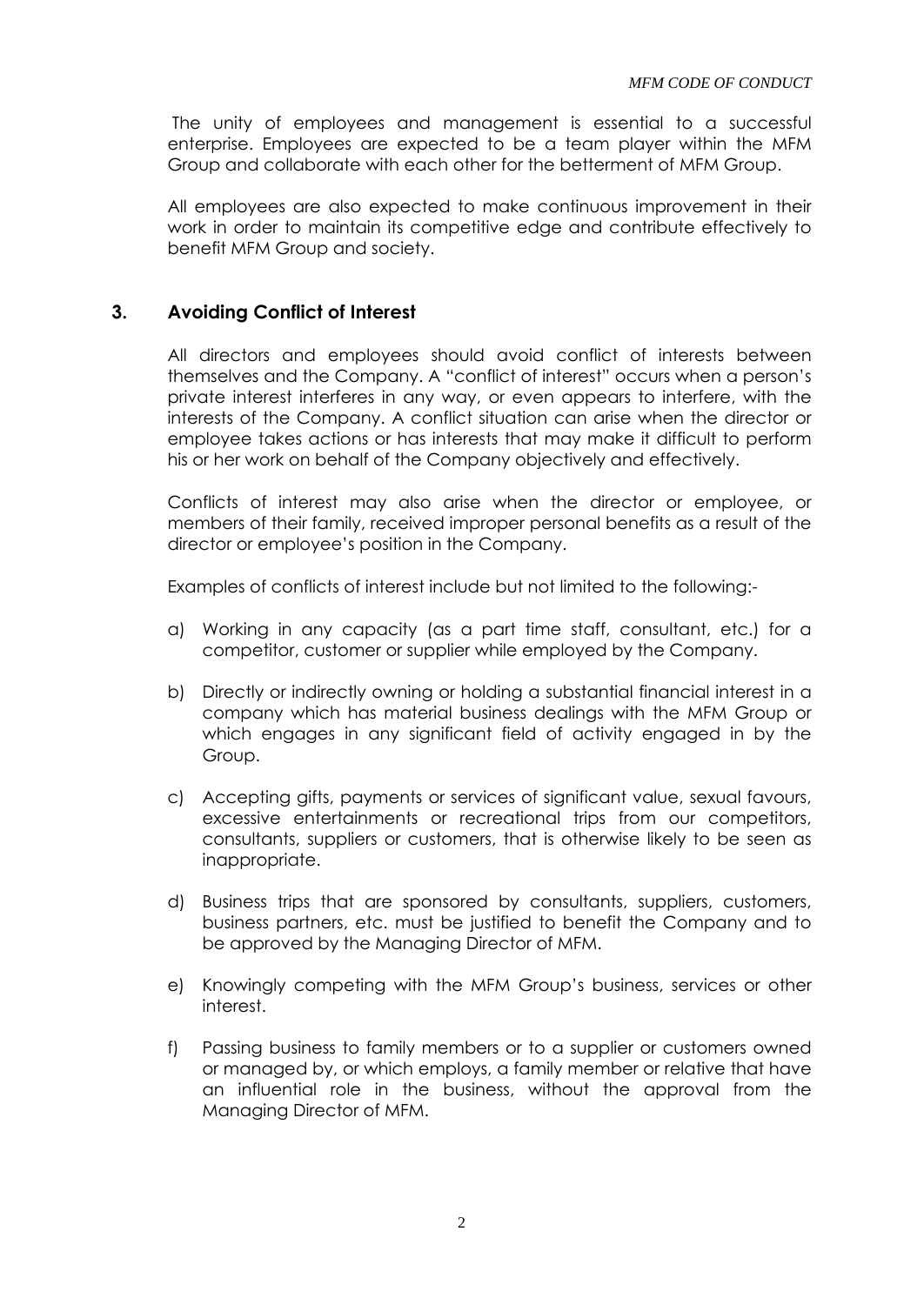Each director and employee must disclose any actual or potential conflict of interest. New employees shall complete the Conflict of Interest Disclosure Form as part of onboarding or at completion of the Code of Conduct training.

A director or employee shall also disclose any new actual or potential conflict of interest to the General Manager, Group Human Resources within 30 days of such conflict arising using the Conflict of Interest Disclosure Form.

#### **4. Preventing Bribery and Corruption**

Directors and employees will not under any circumstances utilise bribery and corruption in conducting the MFM Group's business. They will not offer or provide any gifts, payment or any benefit to any person, either directly or indirectly, any undue pecuniary or other advantage for the purpose of influencing, obtaining, retaining, directing or securing any improper business advantage from a public official or any external parties to the advantage of the MFM Group.

A public official is any domestic and international government official, including with no limitation to: (1) any elected or appointed officials; (2) employees of any executive, legislative, or judicial department, agency, or instrumentality of any government, from the local level to the national level, regardless of rank or authority; (3) persons acting in an official capacity on behalf of any government official or entity, whether paid or unpaid; (4) officers and employees of political parties; (5) candidates for political office; (6) officers and employees of state-owned or state-controlled business, school, hospital, or other entity; (7) Royalty, even with simple ceremonial functions; and (8) officers and employees of public international organisations or any departments or agency thereof (such as, the United Nations, the Red Cross, and the World Bank).

"Facilitation" (or "grease") payments are also prohibited. Facilitation payments are payments outside of published fee schedules, no matter how small, made to the public officials or persons of influence to expedite or "facilitate" performance of non-discretionary, routine governmental actions (e.g., obtaining a permit or license, processing government papers, providing police protection, loading or unloading cargo, turning on utility services). Under no circumstances may any MFM Group's employee make facilitation payments in any form.

A director and employee shall not in any manner solicit, offer or receive an offer of graft or a bribe for his/her own benefit or his/her relatives, with intent to influence his/her conduct in relation to the Company's affairs.

Directors and employees are prohibited to accept personal gifts/hampers during festive seasons or any celebrations. Any gifts received for such occasions must be declared to the Administration Department of each location. Managing Director of MFM shall decide on how the gifts to be managed. Directors and employees are strictly forbidden to accept cash or cash vouchers of any amount.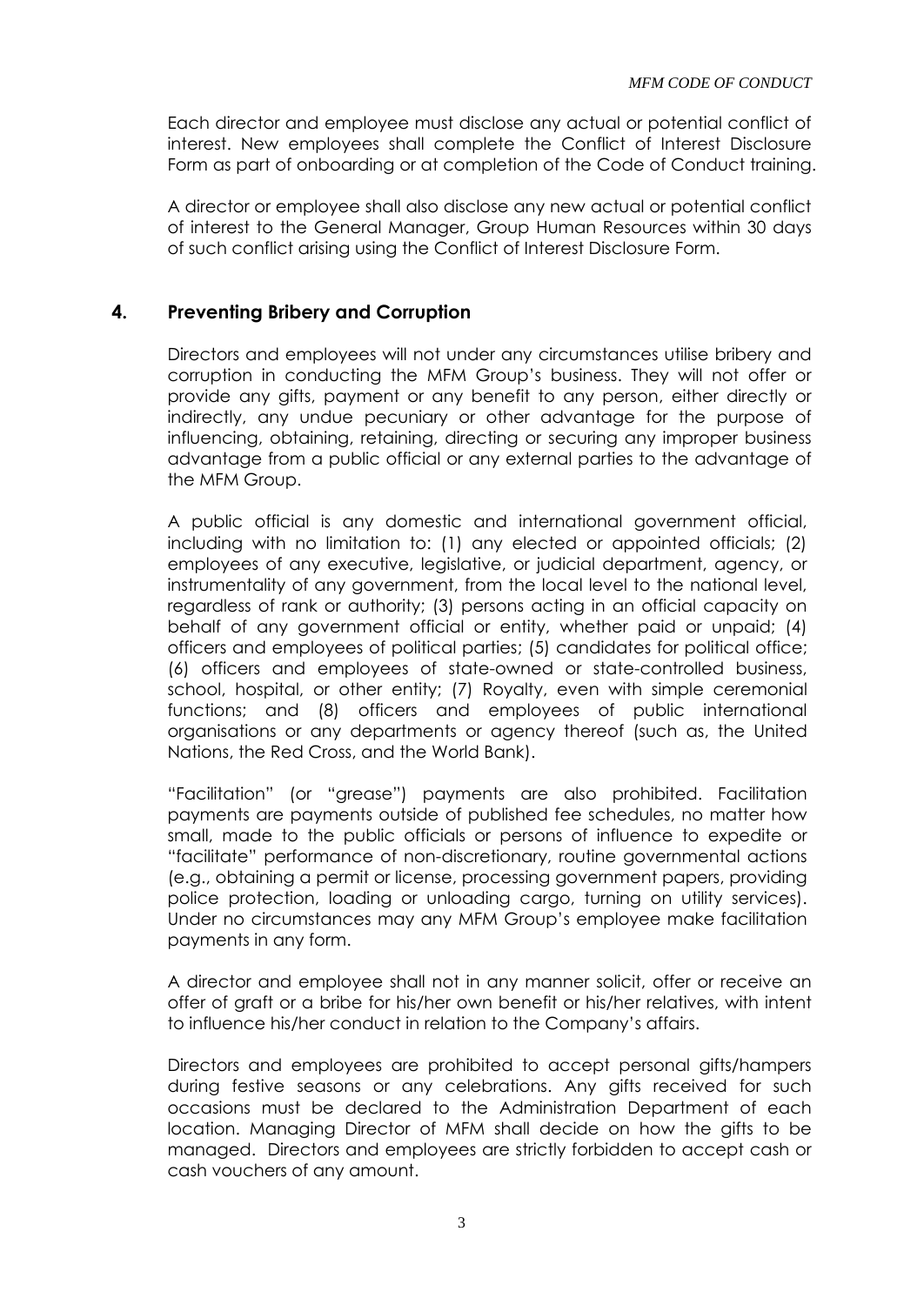Generally, directors' and employees' activities must not contravene any applicable anti-corruption measures.

Directors and employees shall refer to the Policy and Guidelines on Gifts and Entertainment for details, guidance and disclosure.

#### **5. Practising Confidentiality and Data Protection**

All directors and employees must maintain and protect the confidentiality of information entrusted to them by the Company or its customers, except when disclosure is authorised by the Company or required by law.

"Confidential information" includes all non-public information that might be of use to competitors, or harmful to the Company, its customers or suppliers, if disclosed. It includes but is not limited to data on trade secrets, business, research, and new product plans, objectives and strategies, records, databases, employees' salaries and benefits, employees' personal information, customers and suppliers' lists and any unpublished financial, tender or pricing information. Proprietary intellectual property, such as, patents, trademarks, and copyrights, some of which may be public, but in which MFM Group has ownership rights, must also be protected.

Unauthorised use or distribution of confidential or proprietary information or data violates MFM Group policy and could be illegal. Such use or distribution could result in negative consequences to both the MFM Group and the individuals involved, including potential legal and disciplinary actions.

The employee shall not at any time either during his/her employment or after he/she ceases to be in the employment of the Company, use for himself/herself or disclose to other parties or cause to be published any part of the Confidential Information without the prior consent of the Company. All proprietary information in the employee's possession must be returned to the Company upon leaving the organisation.

Any employee who receives a subpoena or other requests seeking disclosure of Company information is to contact Managing Director of MFM for guidance.

#### **6. Communicating Externally and Internally**

All employees are restrained from making or distributing any form of public statements made by themselves or anyone else, whether orally or in writing, on the policies or decisions of the MFM Group. Only authorised personnel by the Managing Director or the Board of Directors of MFM can make or release any statements on the Company to the media, government or private sectors locally and overseas.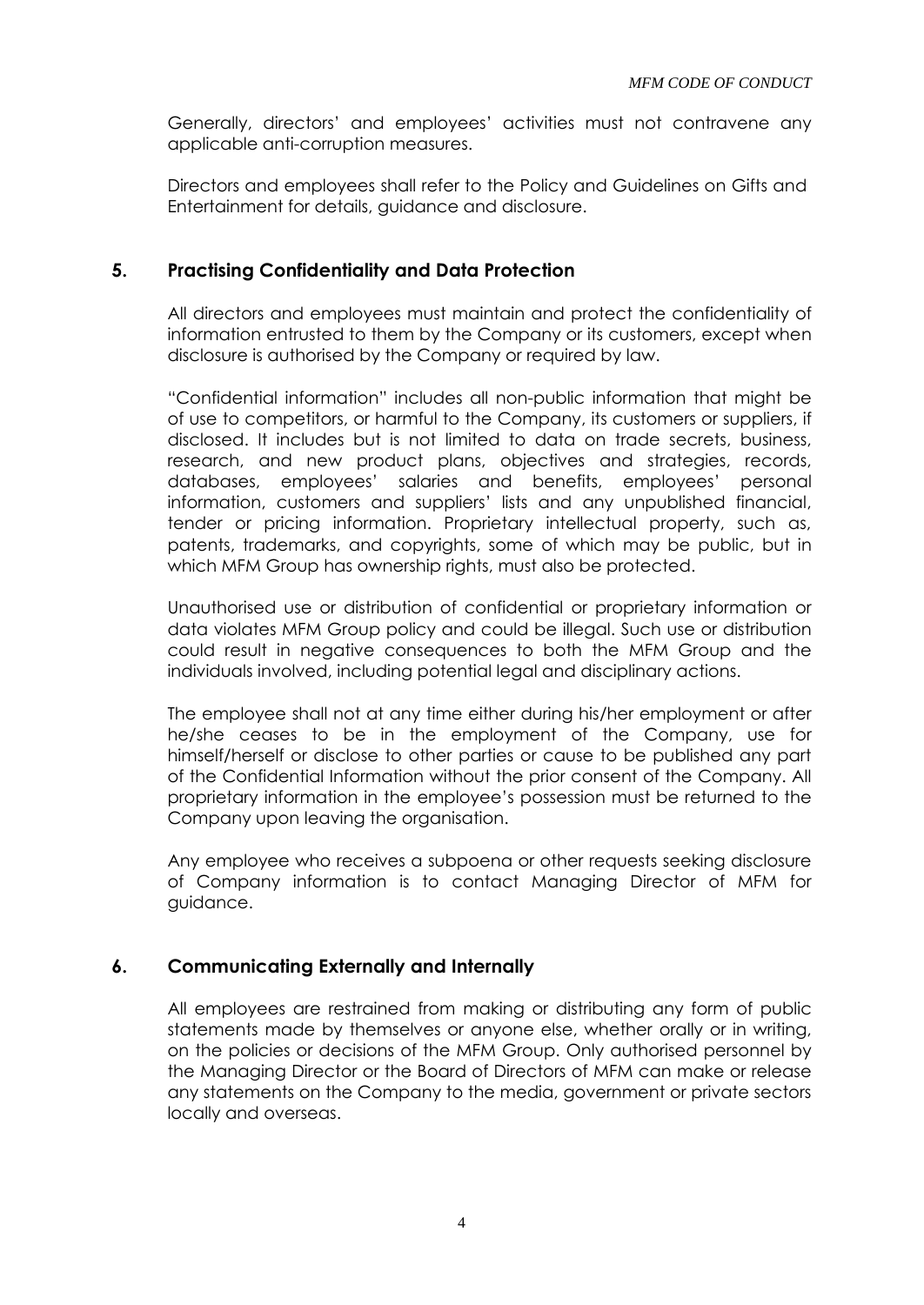An employee who is invited as a speaker in public talks, seminars or conferences relating to his/her job must first seek prior approval from the Managing Director of MFM if he or she wish to participate.

Employees must also adhere to the MFM Group's Acceptance Use Policy on e-mail and social media etiquette when communicating with internal or external parties.

#### **7. Protecting Company Assets and Resources**

All employees should endeavour to protect the Company's assets and ensure their efficient use. Unnecessary wastage, carelessness and theft have a direct impact on the Company's profitability and performance.

Hence, any suspected incident of fraud or theft should be immediately reported for investigation. Company equipment should not be used for non-Company business, though incidental personal use may be permitted.

Employees are prohibited to install any illegal software in the Company's computers or use the company's computers to surf illegal websites like pornography, gambling, etc.

#### **8. Giving Equal Opportunity, Non-Discrimination and Fair Employment**

The MFM Group's policies for recruitment, advancement, and retention of employees forbid discrimination on the basis of race, colour, gender, religion, national origin, or age. Our corporate philosophy is to ensure that employees are treated with respect and dignity.

In keeping with this objective, conduct involving discrimination or harassment of others, including sexual harassment, will not be tolerated. All employees are required to comply with the MFM Group's policy on equal opportunity, non-discrimination, and harassment.

#### **9. Ensuring Safety and The Environment**

All employees should carry out our business in an environmentally responsible manner and to promote a safe workplace for all our people. We should economise the use of non-renewable energy/ raw materials, minimise wastages and adverse environmental effects from our products. It is our duty to identify and monitor any risks to environment associated with our business activities to prevent any industrial accidents or mishaps that could harm the safety of our employees and our customers.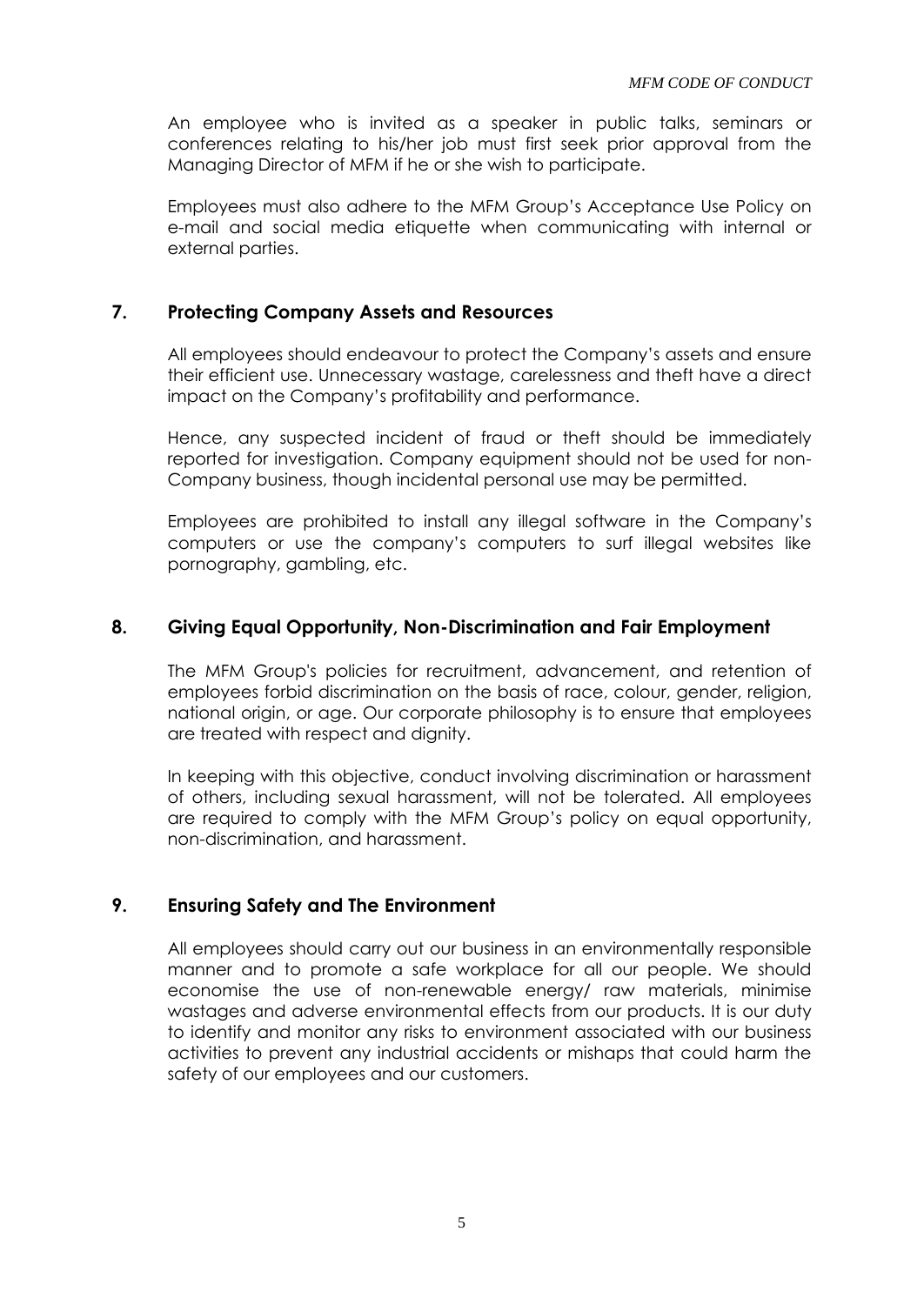#### **10. Prohibiting Insider Trading**

All directors and employees are prohibited to use non-public information about MFM or other companies learnt through their directorship/employment to influence our, or anyone else's, decision to purchase or sell securities. Confidential information should be protected from improper disclosure, and any authorised communication of confidential nature should be limited to individuals who have a "need to know" basis.

#### **11. Complying With Antitrust and Competition Laws**

The Company believes in competing vigorously, honestly, and in compliance with both the Policy and Guidelines on Antitrust and the spirit of the antitrust laws. It is therefore the responsibility of every MFM Group's Personnel to comply fully with all applicable antitrust and competition laws in the performance of their duties on behalf of the Company.

Directors and employees shall refer to the Policy and Guidelines on Antitrust for details, guidance and disclosure.

#### **CONCLUSION**

While we acknowledge that no Code of Conduct can anticipate every situation that may arise, the Company expects each director and employee to act with honesty, integrity and insight to exercise independent professional judgment and to deter wrongdoing in the conduct of all duties and responsibilities on behalf of the Company.

All directors and employees are to faithfully and diligently discharge their official duties assigned by the Company to the best of their abilities and take accountability for their own actions. They are to adhere to all the present and future guidelines, policies and procedures issued by Management from time to time.

This Code is also subject to change and review as and when it deems necessary by the Company.

The End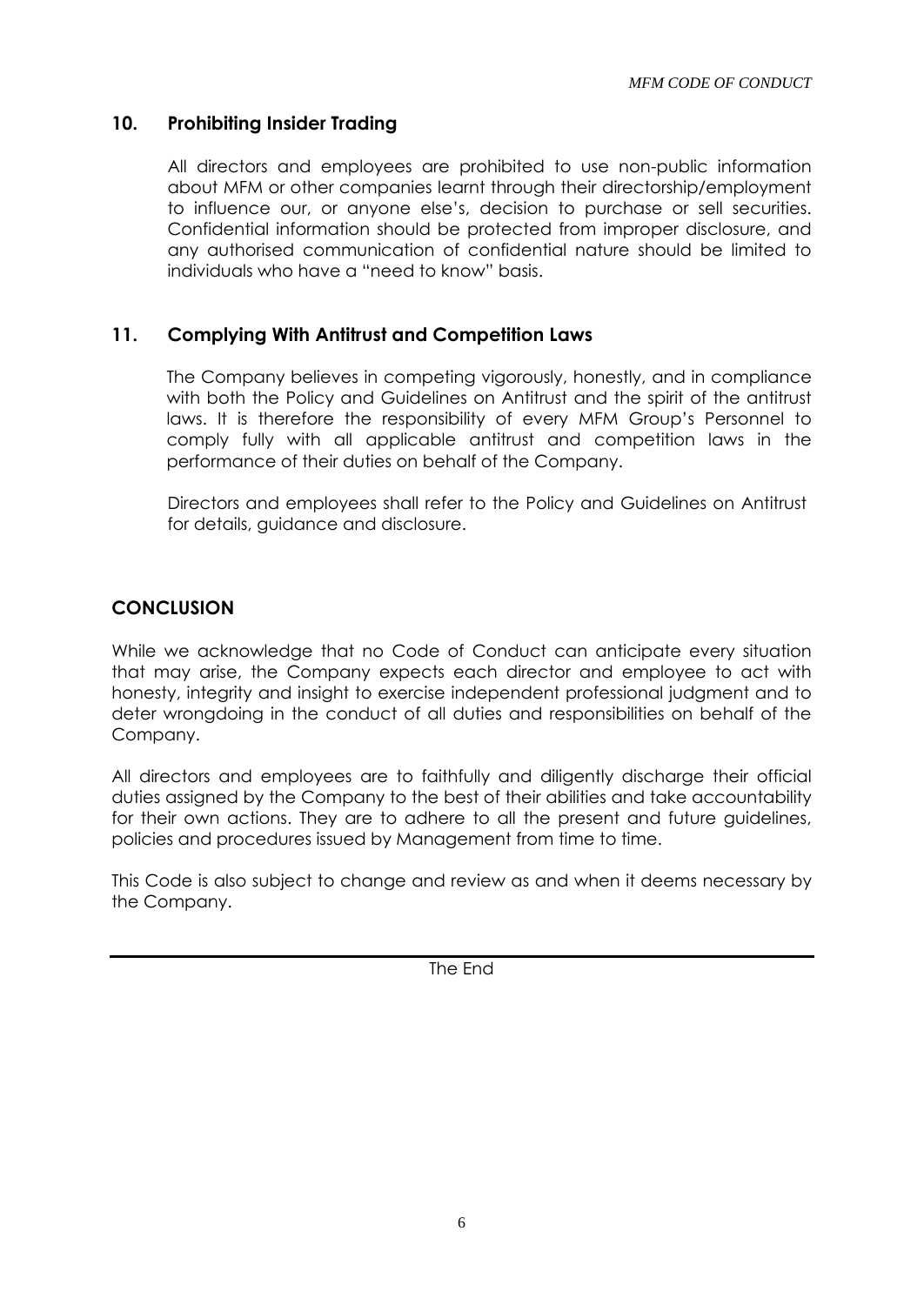

# **EMPLOYEE DECLARATION**

## **PERSONAL COMMITMENT TO THE MALAYAN FLOUR MILLS GROUP CODE OF CONDUCT**

I acknowledge that:-

- I have been furnished a copy of the Code of Conduct.
- I have read and understood the Code of Conduct.
- **•** I accept to comply with this Code of Conduct.
- I understand that any breach of this Code may result in disciplinary action being taken against me.

| Name | <u> 1986 - Jan Barbara Barbara, manazarta ba</u>                                                                                                                                                                                |
|------|---------------------------------------------------------------------------------------------------------------------------------------------------------------------------------------------------------------------------------|
|      |                                                                                                                                                                                                                                 |
|      |                                                                                                                                                                                                                                 |
| Date | $\ddotsc$ . The contract of the contract of the contract of the contract of the contract of the contract of the contract of the contract of the contract of the contract of the contract of the contract of the contract of the |

This section is to be completed and returned to the Human Resources Department. Thank you.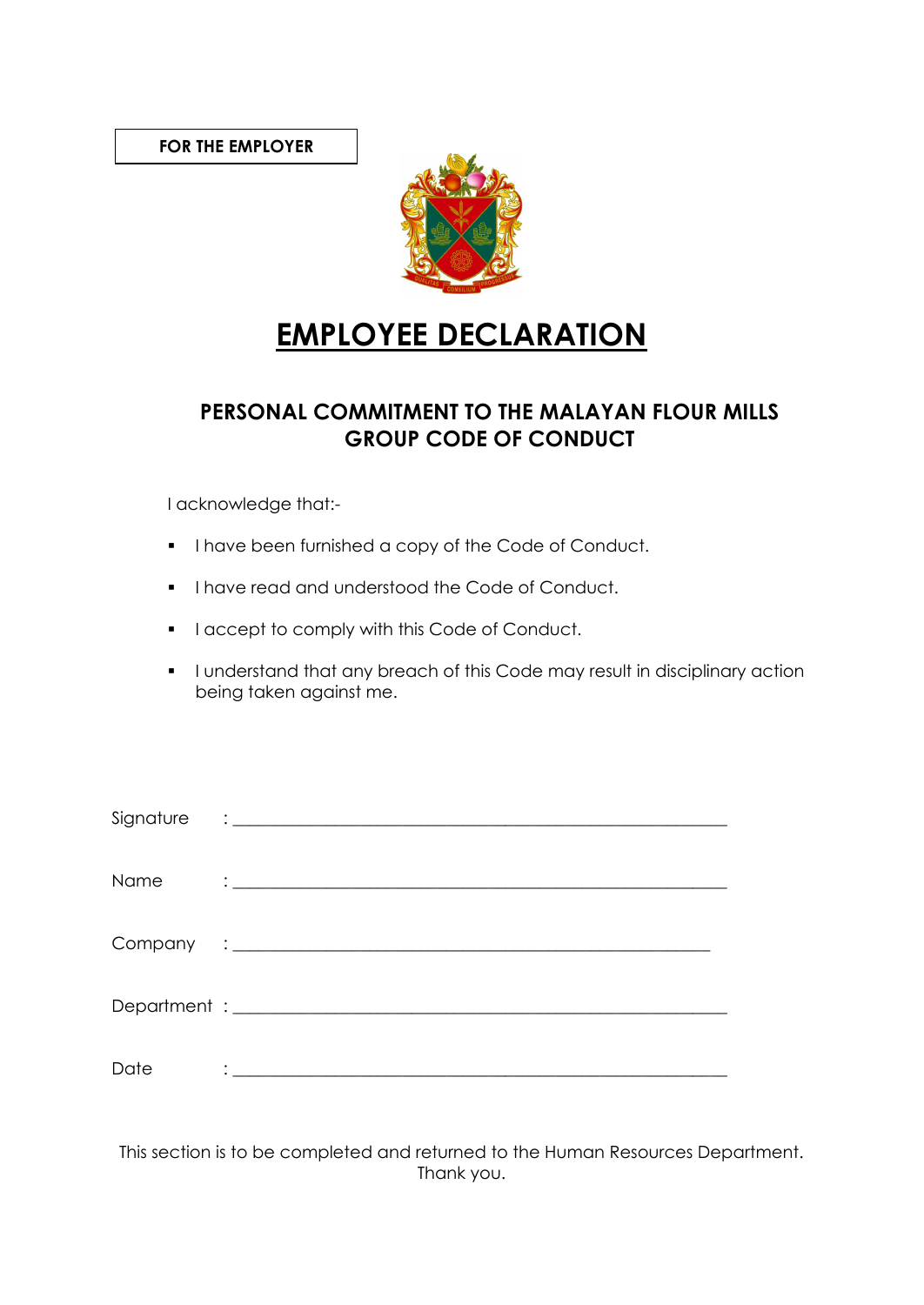**FOR THE EMPLOYEE**



# **EMPLOYEE DECLARATION**

## **PERSONAL COMMITMENT TO THE MALAYAN FLOUR MILLS GROUP CODE OF CONDUCT**

I acknowledge that:-

- I have been furnished a copy of the Code of Conduct.
- I have read and understood the Code of Conduct.
- **•** I accept to comply with this Code of Conduct.
- I understand that any breach of this Code may result in disciplinary action being taken against me.

| Name | <u> 1986 - Andrea Andrew Maria (b. 1986)</u>                                                                                                                                                                                                           |
|------|--------------------------------------------------------------------------------------------------------------------------------------------------------------------------------------------------------------------------------------------------------|
|      |                                                                                                                                                                                                                                                        |
|      |                                                                                                                                                                                                                                                        |
| Date | $\mathcal{L}(\mathcal{L}^{\mathcal{L}}_{\mathcal{L}})$ and the contribution of the contribution of the contribution of the contribution of the contribution of the contribution of the contribution of the contribution of the contribution of the con |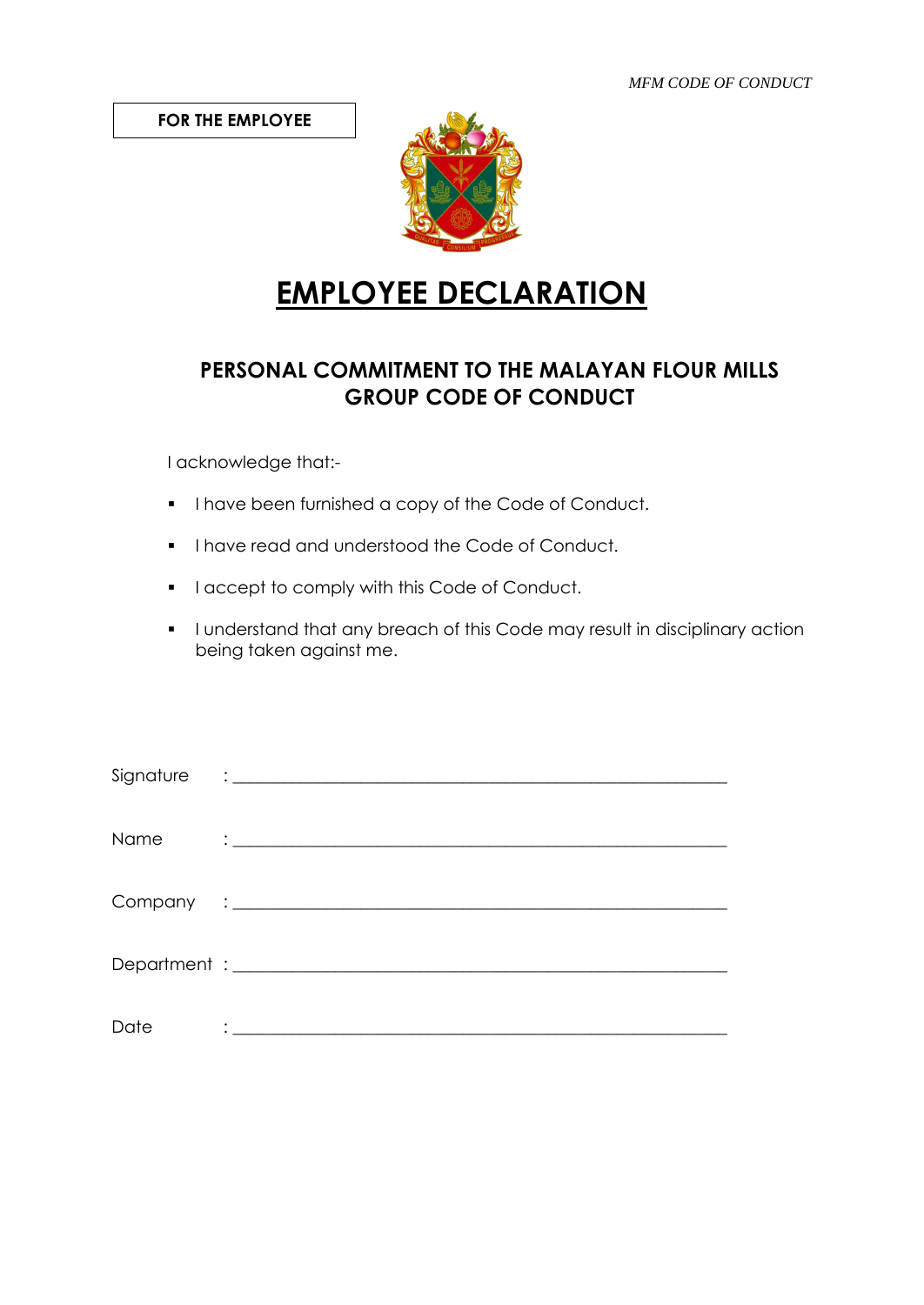### **THE CONFLICT-OF-INTEREST DISCLOSURE FORM**

*A Conflict of Interest occurs when a MFM Group personnel's private interest interferes or appears to interfere with the interests of the Company. MFM Group's Code of Conduct requires that: (1) each director and employee disclose any actual or potential conflict of interest before or at the time of onboarding; (2) current employees complete the Conflict-of-Interest Disclosure Form as necessary at completion of the Code of Conduct training; and (3) directors or employees disclose any new actual or potential conflict of interest within thirty (30) days of such conflict's arising.* 

Conflict of Interest, actual, apparent or potential, may include with no limitation to the situations where you, or a family member of yours:

- both work at the Company and within the same supervisory line;
- work for a Company's customer or supplier, or one of the Company's competitors;
- own or hold a financial interest in an entity that does business either with MFM Group or in the same field of business as the MFM Group's;
- serve on the Board of Directors of an entity that does business with MFM Group or competes with MFM Group's business;
- provide consulting services to someone that does or seeks to do business with MFM Group;
- are offered gifts or service of significant value, or sexual favours, or entertainment or recreational trips from one of the MFM Group's competitors, vendors or customers;
- take for yourself a business opportunity which you learned about through your work at MFM Group;
- work for a government department or agency having regulatory power over, or otherwise providing services to MFM Group;
- Any other interest, activity or relationship that competes with MFM Group's interest, or otherwise interferes with your performance of service or impede undivided loyalty to MFM Group.

**Not all interests, activities or relationships described above constitute actual conflict of interest**. For example, there is no conflict interest if a family member of yours works for a Company's vendor but has no capacity to influence any business dealing with the Company. **However, you still need to disclose the interest so we can examine the situation to determine whether conflict of interest exists and/or any remedial measures are necessary.** 

**Any relevant interest, activity or relationship of your family must also be disclosed even if you are not directly involved.** A family member is defined as your **spouse or domestic partner, parents, grandparents, siblings, children, step parents, step siblings, step children, and in-laws.**

If you, or one or more of your family members **DO HAVE** interests, activities or relationships that falls within one of the categories of Conflict of Interest described above, please describe it on the following page: